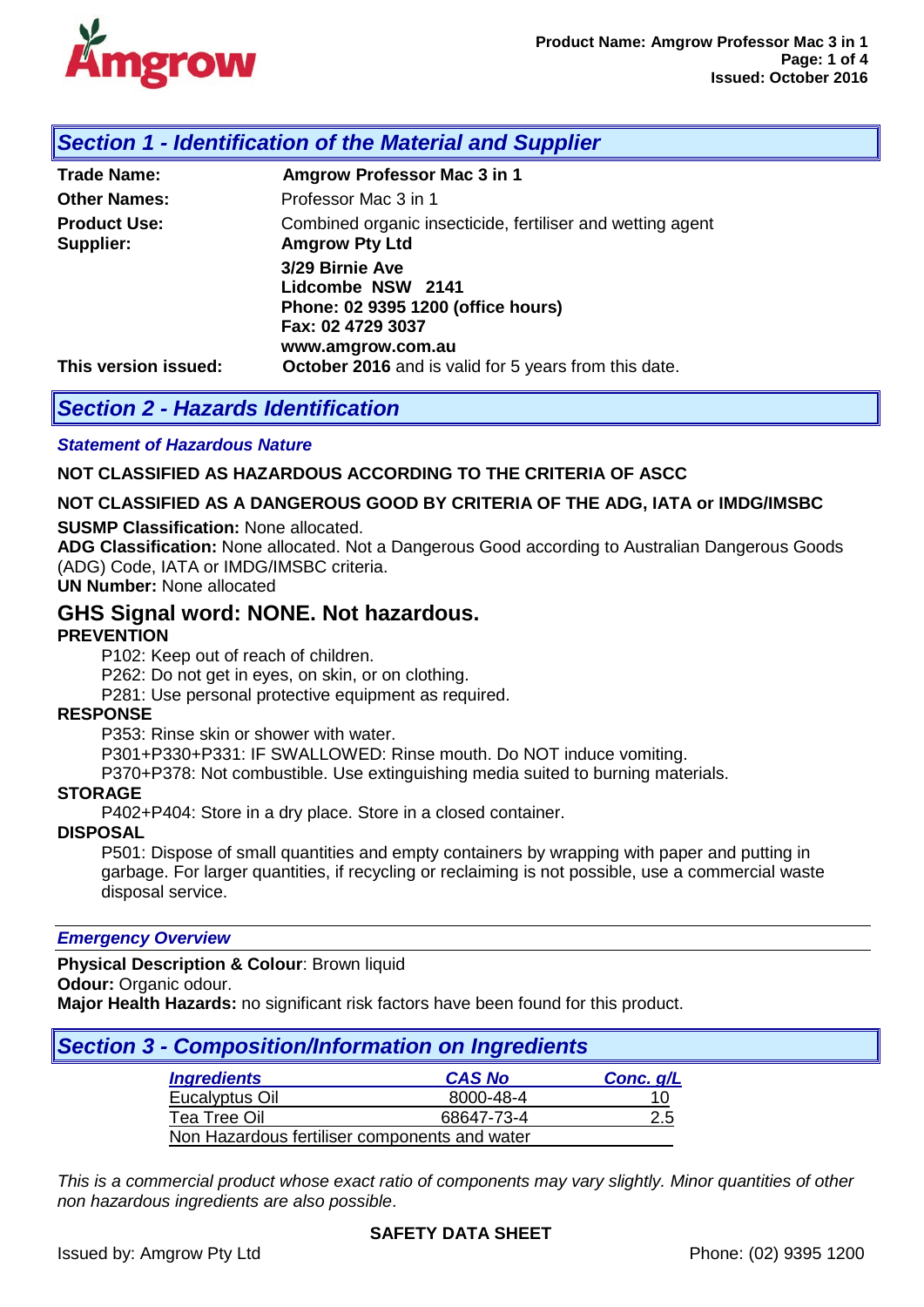

## *Section 4 - First Aid Measures*

**General Information:** You should call The Poisons Information Centre if you feel that you may have been poisoned, burned or irritated by this product. The number is 13 1126 from anywhere in Australia (0800 764 766 in New Zealand) and is available at all times. Have this SDS with you when you call.

**Inhalation:** If vapour or mists have been inhaled and irritation or unusual symptoms have developed, remove to fresh air and observe til recovered. Seek medical advice if symptoms persist.

**Skin Contact:** Remove contaminated clothing and wash gently and thoroughly with water for 5 minutes or until product is removed. Seek medical advice if symptoms persist.

**Eye Contact:** Flush contaminated eye(s) with lukewarm, gently flowing water for 5 minutes or until the product is removed. Obtain medical advice if irritation becomes painful or lasts more than a few minutes. Take special care if exposed person is wearing contact lenses.

**Ingestion:** If swallowed, do NOT induce vomiting. Wash mouth with water and contact a Poisons Information Centre, or call a doctor.

**Advice to Doctor:** Treat symptomatically, contains nitrates

# *Section 5 - Fire Fighting Measures*

**Fire and Explosion Hazards**: There is no risk of an explosion from this product if it is involved in a fire. **Extinguishing Media:** Not flammable – use extinguishing media suitable for surrounding materials. **Fire Fighting:** If a significant quantity of this product is involved in a fire, call the fire brigade. When fighting fires involving significant quantities of this product, wear safety boots, non-flammable overalls, gloves, hat, goggles and self contained breathing apparatus. All skin areas should be covered

**Fire Decomposition Products:** Decomposition may give rise to toxic and noxious fumes

**Flash point:** Not flammable

## *Section 6 - Accidental Release Measures*

**Accidental release:** Minor spills do not normally need any special cleanup measures. In the event of a major spill, prevent spillage from entering drains or watercourses. As a minimum wear overalls, goggles and gloves. Stop leak if safe to do so and contain spill. Absorb onto sand, vermiculite, or other suitable absorbent material. Sweep up and shovel or collect recoverable product into labelled containers for recycling or salvage. After spills, wash area, preventing runoff from entering drains. If a significant quantity of material enters drains, advise emergency services. Full details regarding disposal of used containers, spillage and unused material may be found on the label. Dispose of only in accord with all regulations. This material may be suitable for approved landfill.

## *Section 7 - Handling and Storage*

*Handling:* Check Section 8 of this SDS for details of personal protective measures, and make sure that those measures are followed. The measures detailed below under "Storage" should be followed. Also, avoid contact or contamination of product with incompatible materials listed in Section 10.

*Storage:* Store away from children, animals, food, feedstuffs, seed and fertilisers. Containers should be kept closed in order to minimise contamination. Keep away from extreme heat and open flames and ensure that the product does not come into contact with substances listed under "Incompatibilities" in Section 10.

## *Section 8 - Exposure Controls and Personal Protection*

The following Australian Standards will provide general advice regarding safety clothing and equipment: Respiratory equipment: **AS/NZS 1715**, Protective Gloves: **AS 2161**, Industrial Clothing: **AS2919**, Industrial Eye Protection: **AS1336** and **AS/NZS 1337**, Occupational Protective Footwear: **AS/NZS2210**.

### **Exposure Limits TWA (mg/m**3**) STEL (mg/m**3**)**

*Exposure limits have not been set for any ingredient in product. The STEL (Short Term Exposure Limit) is an exposure value that should not be*  exceeded for more than 15 minutes and should not be repeated for more than 4 times per day. There should be at least 60 minutes between *successive exposures at the STEL. The exposure value at the TWA is the average airborne concentration of a particular substance when calculated over a normal 8 hour working day for a 5 day working week. A TWA has not been established by Worksafe Australia for any of the*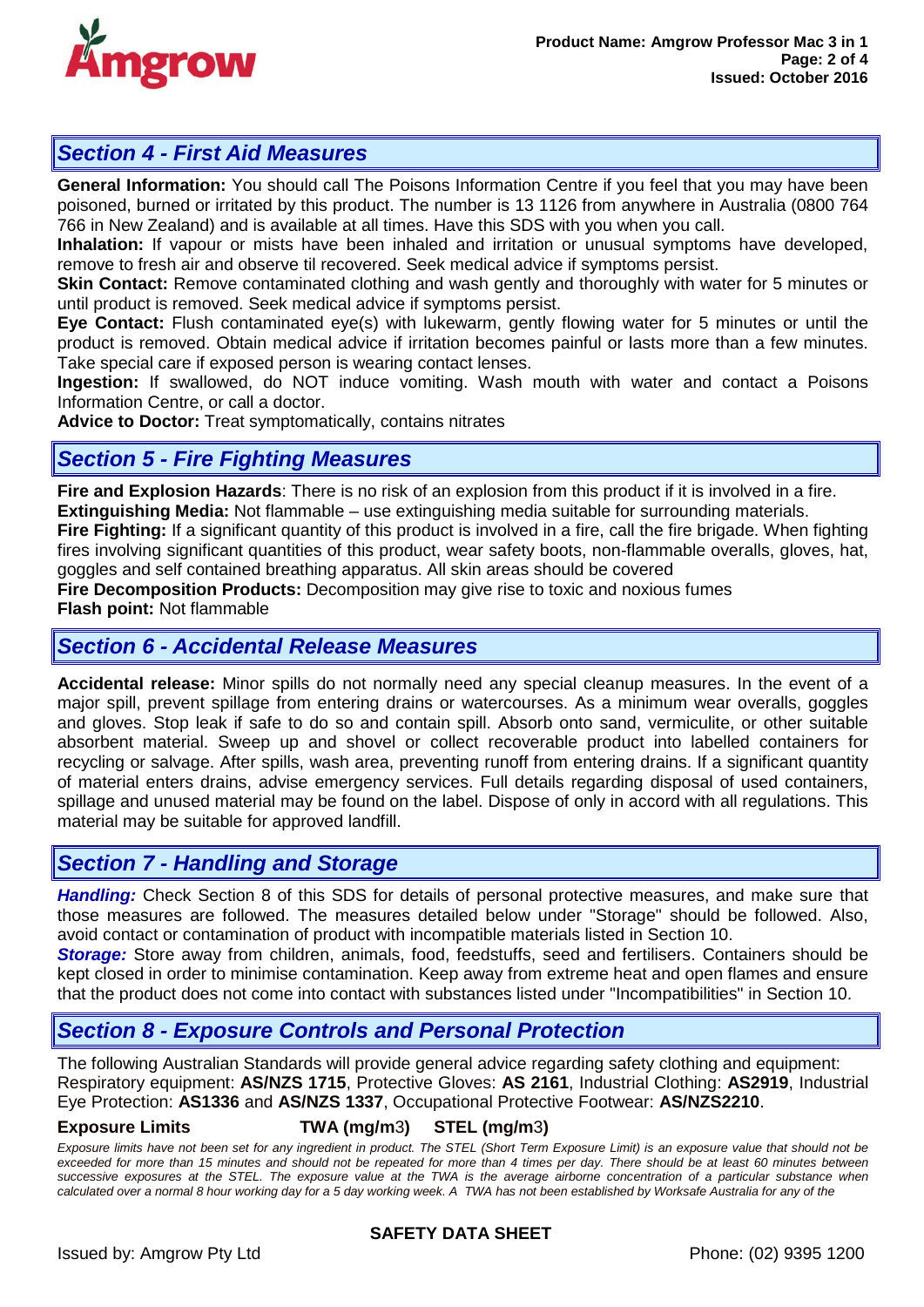

ingredients in this product. There is a blanket limit of 10mg/m<sup>3</sup> for dusts or mists when limits have not otherwise been established. The nature of *this product makes it unlikely that this level will be approached in normal use.*

#### *Personal Protection*

No special equipment is usually needed when occasionally handling small quantities. The following instructions are for bulk handling or where regular exposure in an occupational setting occurs without proper containment systems.

**Ventilation:** No special ventilation requirements are normally necessary for this product.

**Eye Protection:** Eye protections such as protective glasses or goggles are not normally necessary when using this product, however it is always prudent to use protective eyewear.

**Skin Protection:** Protective clothing is not normally required but wearing of gloves is good practice.

**Respirator:** Usually, no respirator is necessary when using this product.

### *Section 9 - Physical and Chemical Properties:*

| Brown liquid                         |
|--------------------------------------|
| Organic odour                        |
| No data – liquid at room temperature |
| N/A Expected to be low at 100°C.     |
| $N/A$ .                              |
| No data.                             |
| 1.01                                 |
| Completely miscible                  |
| No data                              |
| No data.                             |
| Not flammable                        |
| N/A - does not burn.                 |
| Not corrosive                        |
|                                      |

### *Section 10 - Stability and Reactivity*

**Reactivity**: This product is stable under normal temperatures and pressures, when stored and handled in accordance with this MSDS

**Conditions to Avoid:** Heat, flames, ignition sources and incompatibles **Incompatibilities:** No particular incompatibilities **Polymerisation:** This product is unlikely to spontaneously polymerise

### *Section 11 - Toxicological Information*

### *Potential Health Effects*

**Inhalation:** This product is not sufficiently volatile to cause problems at normal temperatures **Skin Contact:** This product is not irritating to the skin but prolonged and repeated contact may cause defatting of skin

**Eye Contact:** This product is irritating to eyes.

**Ingestion:** Ingestion of large quantities may result in nausea, headaches, irregular heartbeat, cramps and breathing difficulties.

### *Carcinogen Status:*

**ASCC:** No significant ingredient is classified as carcinogenic by ASCC at stated concentration. **NTP:** No significant ingredient is classified as carcinogenic by NTP at stated concentration **IARC:** No significant ingredient is classified as carcinogenic by IARC at stated concentration

### *Section 12 - Ecological Information*

**Environmental Data:** Product is non-toxic to the environment **Persistence and Degradability:** No data **Bioaccumulation:** Low